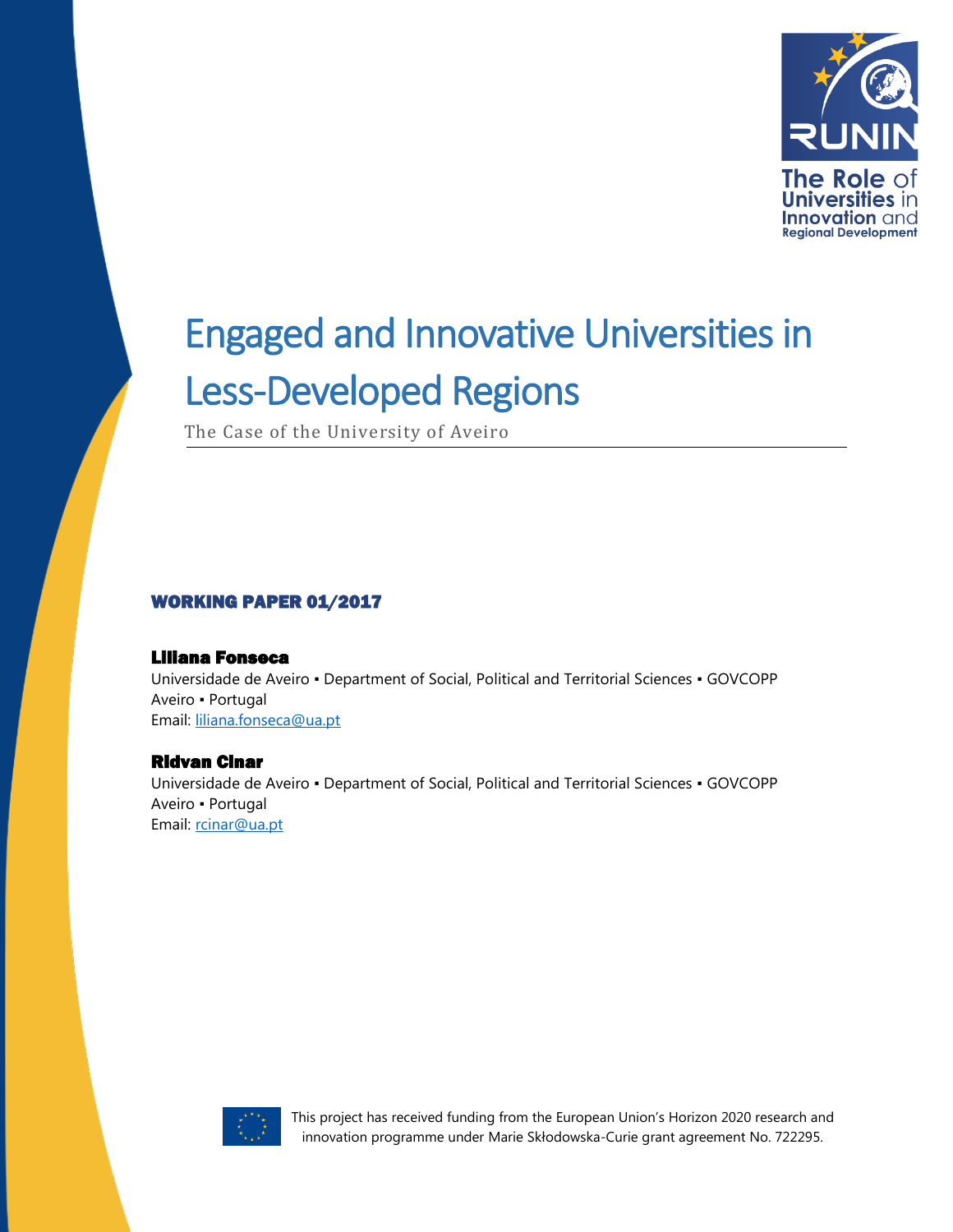## Abstract

The discussion on the role of universities in regional development has been a focus of academic and political debate in recent years. The overwhelming consensus is that universities can bring a crucial advantage to regional innovation systems, as knowledge-producers, disseminators and agents in the definition of a forwardlooking society. 'Entrepreneurial' and 'innovative' are now terms universities want to be associated with, and such is the case of the University of Aveiro (UA). Its location in the less-developed region of Centro, however, poses a challenge with the presence of a weak institutional landscape and an economic fabric of SMEs operating in traditional sectors. Nevertheless, a result of local aspirations and of a systemic political and educational reform in the country, UA has defined itself as a dynamic and innovative university, by embracing regional expectations, needs and partnerships, along with a conviction of the beneficial role of international knowledge exchange and collaboration.

This paper aims to shed light on the case of this young university, searching to assert itself on the national and international stage, while still fomenting local ties and tackling an adverse context. Using document analysis and in-depth interviews to academic staff, knowledge-transfer offices, incubators and local university partners, this study seeks to understand how the regional, institutional and organisational context has shaped the innovative and entrepreneurial image of UA. Through a comprehensive analysis, this research hopes to present a depiction of UA's practices toward regional development, engagement and innovation that can have transferrable implications for other universities and policy-makers.

**Keywords:** Universities, Innovation, Regional Development, Aveiro, Portugal.

**JEL:** I23; O20; O30; R10; R58

This paper version was presented at the  $12<sup>th</sup>$  Regional Innovation Policies Conference, which was held in Santiago de Compostela, Spain on October 26<sup>th</sup>-27<sup>th</sup> 2017, and is currently under further work and improvement for becoming a book chapter in the framework of the RUNIN project.

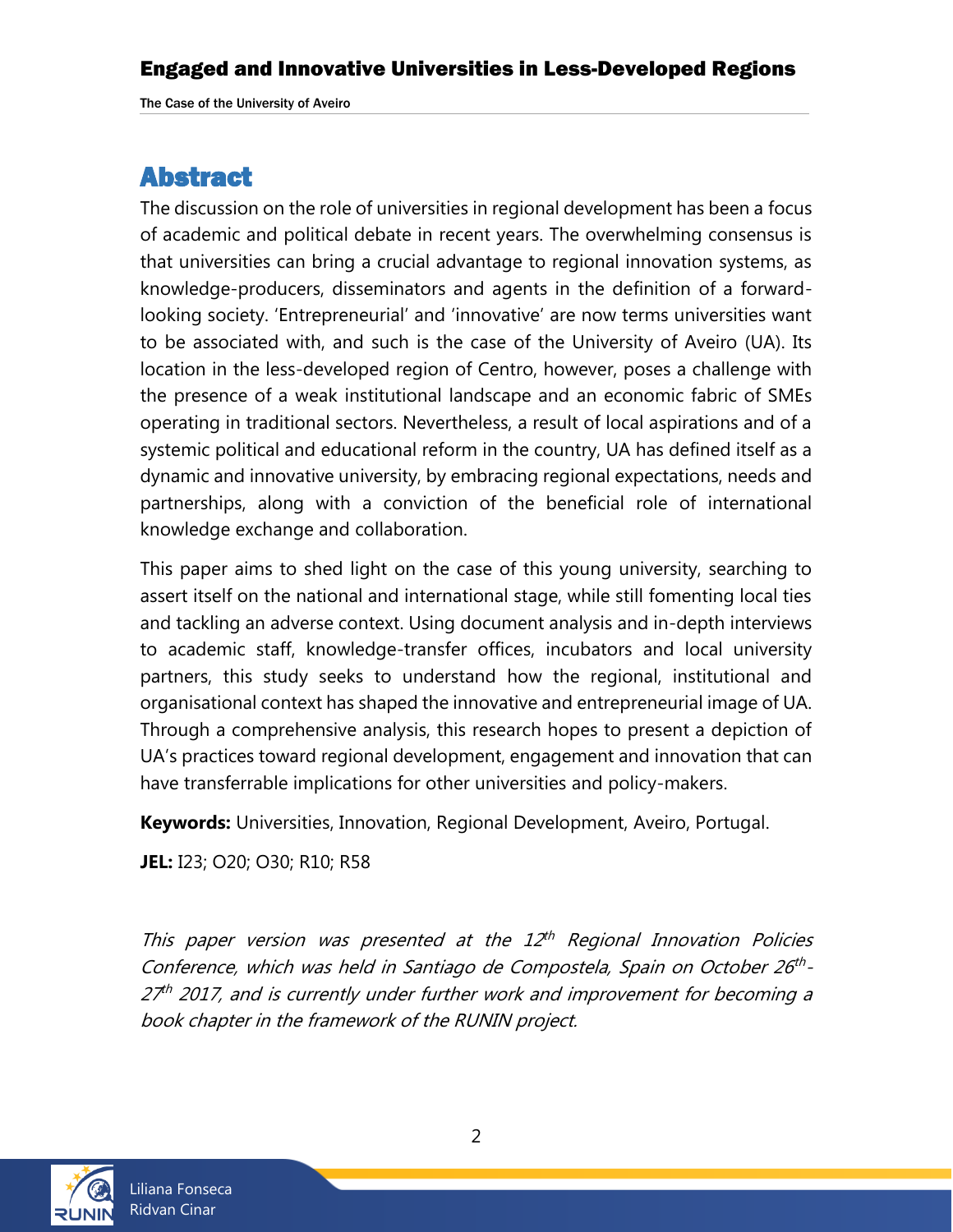The Case of the University of Aveiro

# **Table of Contents**

<span id="page-2-0"></span>

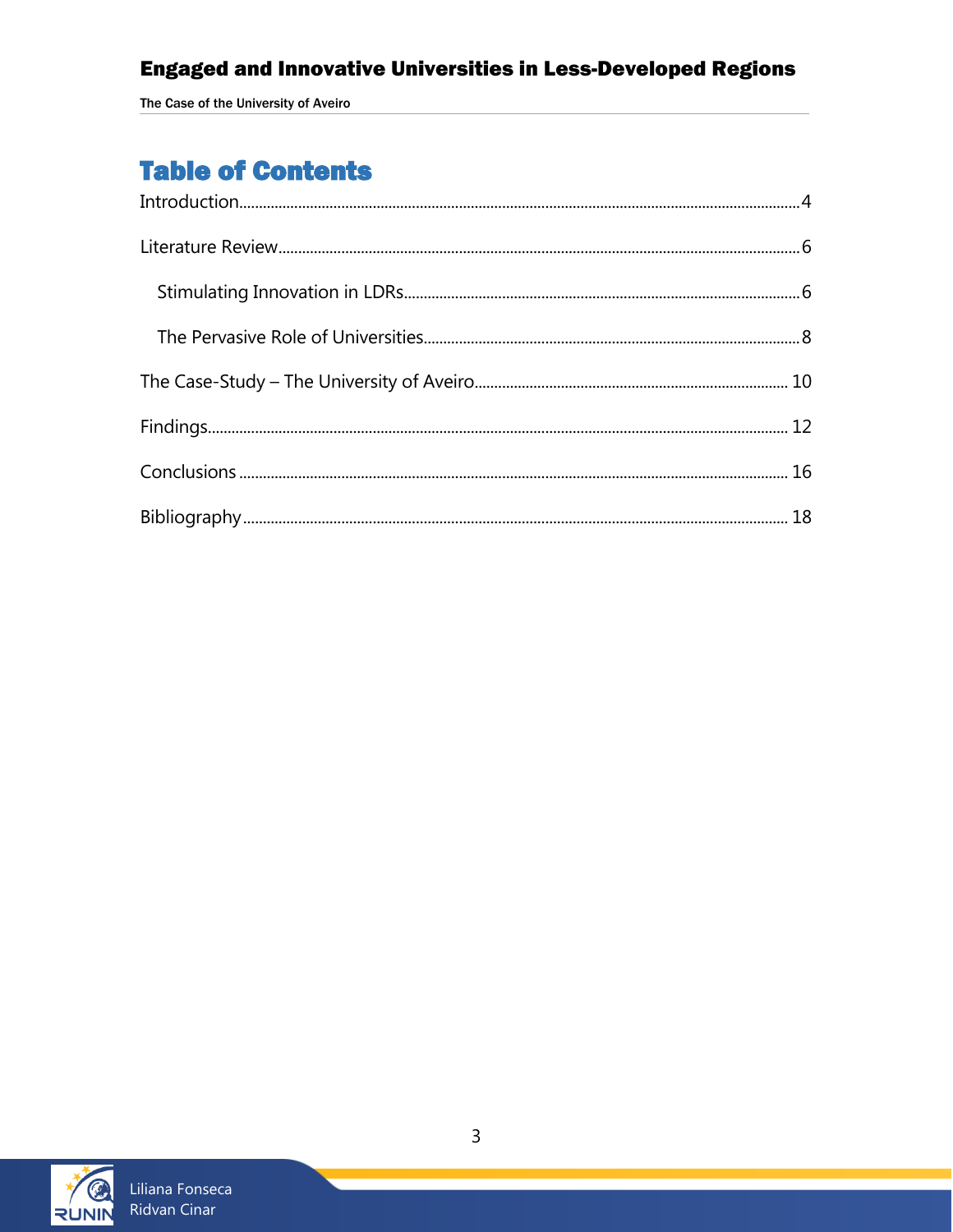# Introduction

Traditionally, universities were established with the aim of concentrating on teaching and science, materialized in the form of the *first mission*. The second half of the 19<sup>th</sup> century witnessed the first academic revolution, with intensive scientific research being added to the university's roles, coined as *second mission* (Etzkowitz, 1990). Several incidents such as the end of the Cold War, diminishing militarism, the increasing significance of higher education, and the growing emphasis on knowledge-based economic growth have triggered the debate on the role of universities in society. Within the literature, it is widely agreed that universities can take an active role in innovation-led development in modern societies (Etzkowitz & Leydesdorff, 2000). Multiple models emerged to frame this conceptually, namely the triple helix model by Etzkowitz & Leydesdorff (1995, 2000), marking a cornerstone in the course of innovation studies. The new role of universities to contribute to innovation and regional development was thus incorporated under the third mission.

Several studies that have focused on place-based approaches in regional development have put substantial emphasis on geographical context, namely territory, culture, people and institutions (Barca, 2009). Studies focusing on economically successful regions indicate that *institutional thickness* accounts for a great deal of achievement (Amin & Thrift, 1995). Universities, as significant key players, rise to the occasion as institutions that can alter the development trajectory of their respective regions. On the other hand, there has been a growing pressure on universities to engage in their regions, contribute to regional development and to increase competitiveness and innovation capacity, thus also benefitting from the wider interaction (Pinheiro, Benneworth, & Jones, 2012), particularly in less-developed regions (LDRs).

Therefore, seeking to understand the particularities of a university's regional engagement mechanisms and channels when located in an LDR, this study will focus on the University of Aveiro (UA). It aims at unravelling its role in the region's development trajectory, especially relevant in a contested organisational atmosphere derived from the institutionalization of the third academic mission and the tension between acting locally but being recognised globally. Accordingly, the following chapter presents a literature review on the challenges in stimulating endogenous innovation in an LDR and how universities can emerge as leading

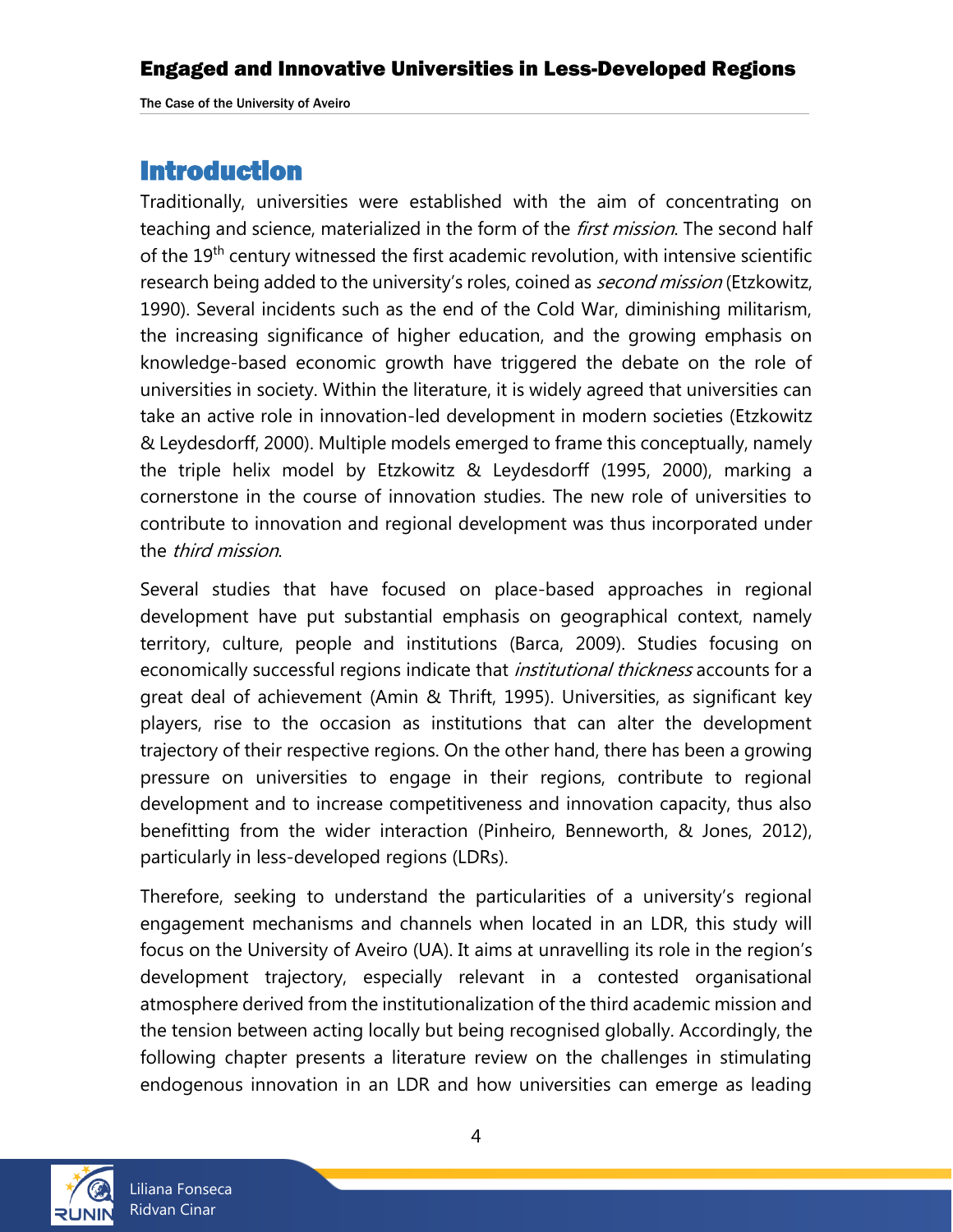The Case of the University of Aveiro

actors to circumvent them. The second section elaborates on the historical role of UA in the region where it is located, and reflects on the most prominent initiatives. This is followed by a presentation of the findings acquired via document analysis and semi-structured interviews, which will be discussed in the light of the broader scope of this study in the last chapter.

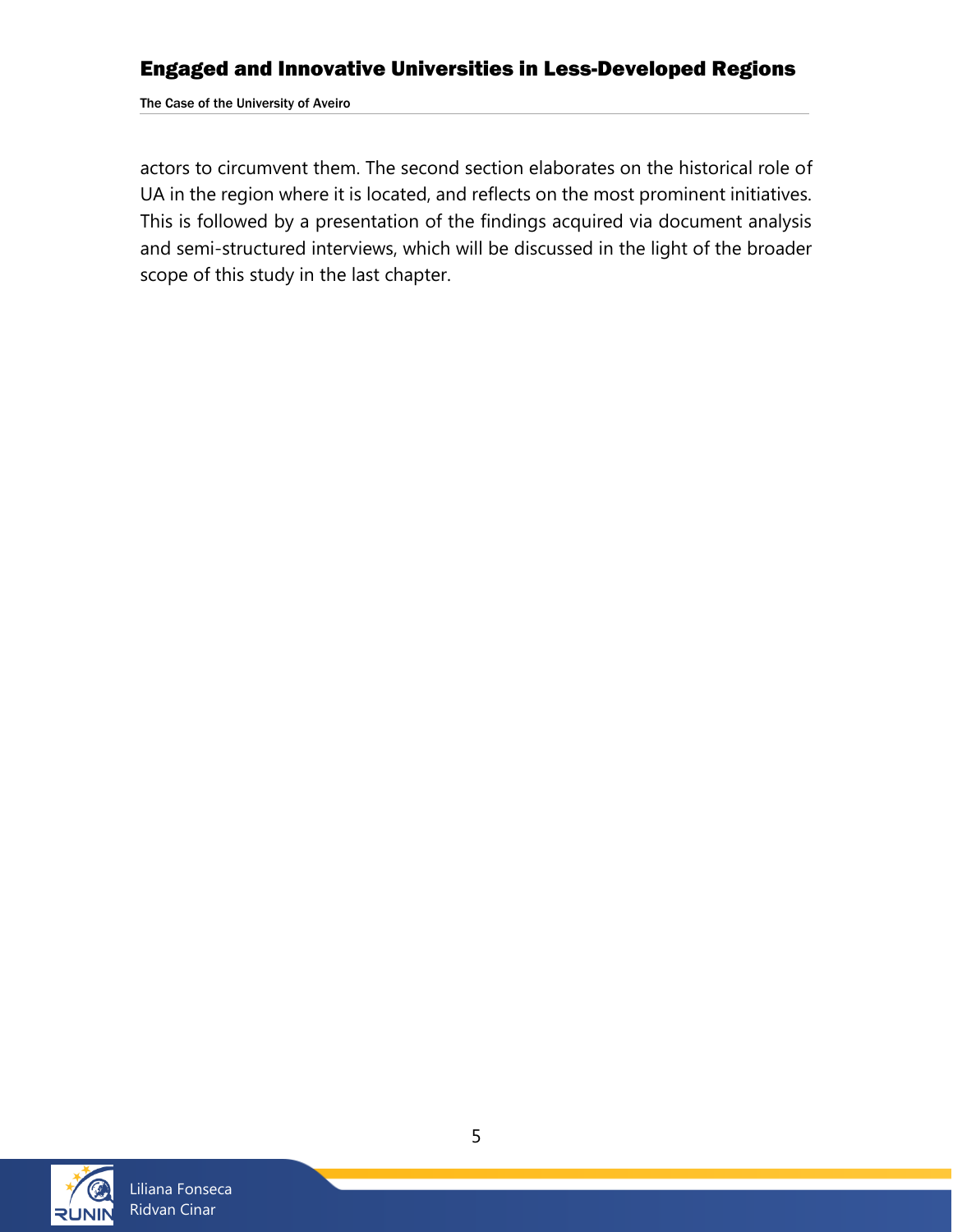# <span id="page-5-0"></span>Literature Review

#### <span id="page-5-1"></span>Stimulating Innovation in LDRs

Innovation has become inexorably intertwined to the fate of LDRs. Increasingly discussed in recent years, the possibility of turning a circumstantially 'weak' environment into a competitive region on a global stage has appealed to many. Despite the difficulty present in such an endeavour, innovation is widely agreed as being the triggering factor for socio-economic development (Rodrigues, da Rosa Pires, & de Castro, 2001), with its processes involving complex feedback and learning mechanisms enriched by a high degree of interactivity being formed between science, technology, production, policy and demand (Edquist, 1997). It is also argued as an inherently geographical process, with the effectiveness of its interactive learning being greatly influenced by a variety of spatial features (Feldman, 1994). Concomitantly, as a process based on (formal and informal) social relations among several actors, such as government, universities and industry, innovation can be equally determined by the region's institutional and cultural context (Cooke, Gomez Uranga, & Etxebarria, 1997; Morgan, 1996).

The multiple variables at play in the process of fostering innovation mean a panoply of barriers for peripheral, less-favoured economies to overcome. The regional innovation paradox, as conceptualised by Oughton, Landabaso, & Morgan (2002), illustrates this difficulty, as although they would need to receive and spend more public funds on innovation, lagging regions lack the capacity to effectively absorb them. According to Rodrigues et al. (2001), two challenges are usually more prevalent when attempting to promote innovation-based development in an LDR:

- 1) promoting a high-level of interaction between economic and institutional agents;
- 2) nurturing locally-based R&D activities.

In the first one, the characteristic weak ties of these regions hinder the spreading and reinforcement of learning dynamics, key to developing competitive capacity (Morgan, 1996). According to Landabaso (1997), structural factors related with the region's demand for innovation, like the productive sector and the institutional framework, can also help explain the technology gap in less-developed regions. These can include: the lack of ability for traditional industries to identify and

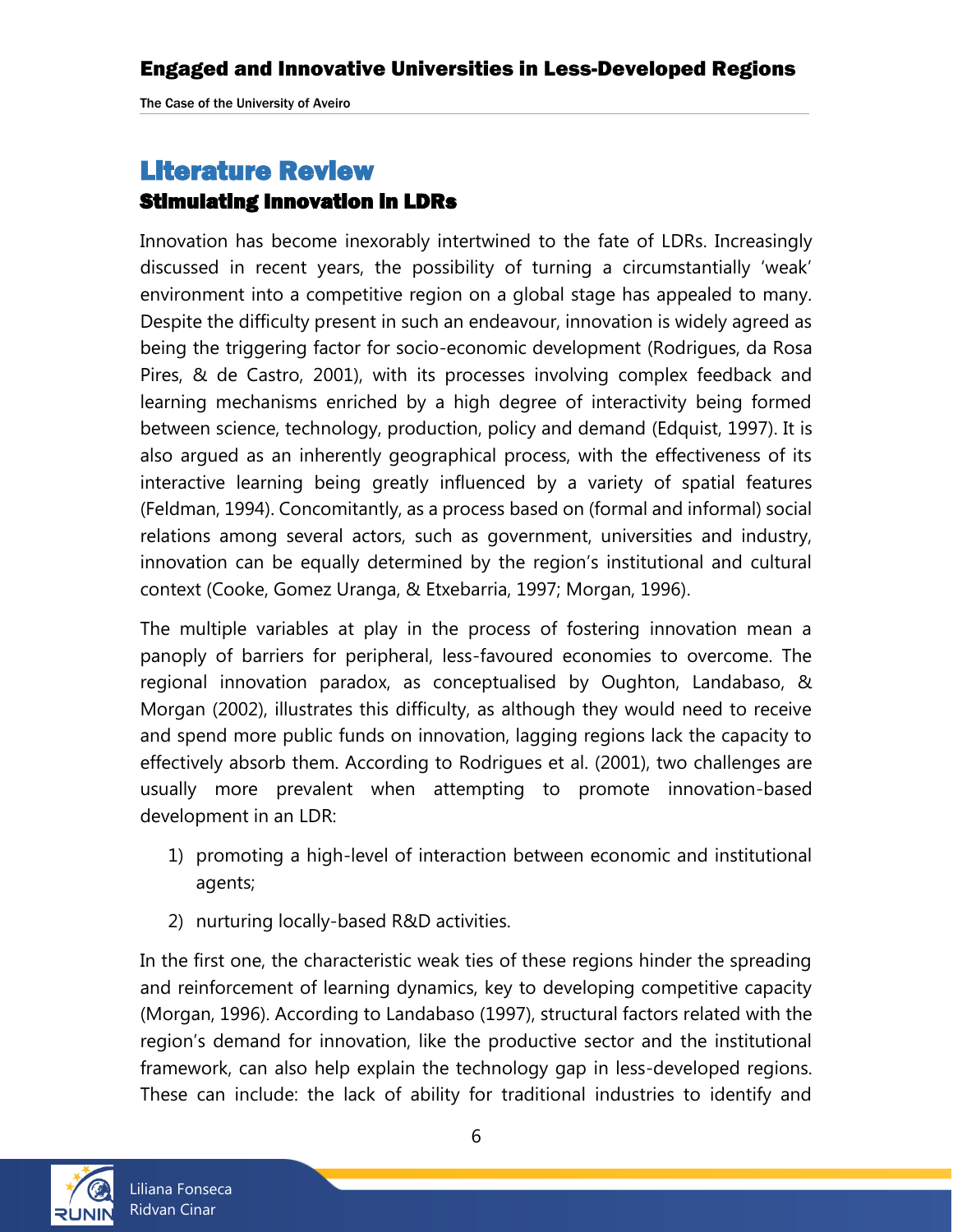effectively assess opportunities and need for innovation; inadequacy of the financial system to adapt to the inherent risks of innovation; low level of interactivity and cooperation between the public and private sectors; lack of business support services; insufficient technological intermediaries; detachment of the academic system from the productive sector (Jongbloed, Enders, & Salerno, 2008; Landabaso, 1997; Rodrigues et al., 2001).

It is therefore not an easy task to imbue LDRs with the capacity to craft prosperous and sustainable interactive networks able of promoting endogenous learning, innovation and development (Morgan & Henderson, 2002). The inability to engage in effective collaborative collective action and networking characterises LDRs, suggesting institutional innovation as the most important to develop in this context (Amin & Thrift, 1995). According to Morgan & Nauwelaers (1999, p. 3) "[…] the most significant innovation [in LDRs] might be to develop voice-based mechanisms through which firms and public agencies can begin to interact locally so as to explore joint solutions to common problems". This echoes Hirschman's (1958, p. 25) argument of human agency in development, stating that  $\pi$ ...) the fundamental problem of development consists in generating and energising human action in a certain direction". He further adds that, aside from a scarcity of physical capital, education or entrepreneurship, alongside other conventional factors, the great problem in unbalanced development lies in "*the basic deficiency* in organisation" (Hirschman, 1958, p. 25). Hirschman (1958, p. 5) also posits that economic development depends on activating "hidden, scattered or badly utilised" resources, to which Morgan & Henderson (2002) agree as adequate, as it calls for the simple unlocking of institutional inertia in LDRs.

The second challenge, nonetheless, still presents an enormous difficulty, which is connecting the R&D needs of the productive sector to the scientific and technological system of the LDR. Effective R&D expenditure is key, as it is found to be positively correlated with GDP levels (Rodrigues et al., 2001). More developed regions in the EU generally demonstrate a higher concentration of R&D investment, and other technological innovation outputs such as patenting activities (CEC, 2004). Consequently, higher education assumes a major role in the socioeconomic development of LDRs, presenting the main resource to fuel innovation – scientific and technological knowledge. Universities thus emerge as a crucial actor in regional innovation efforts.

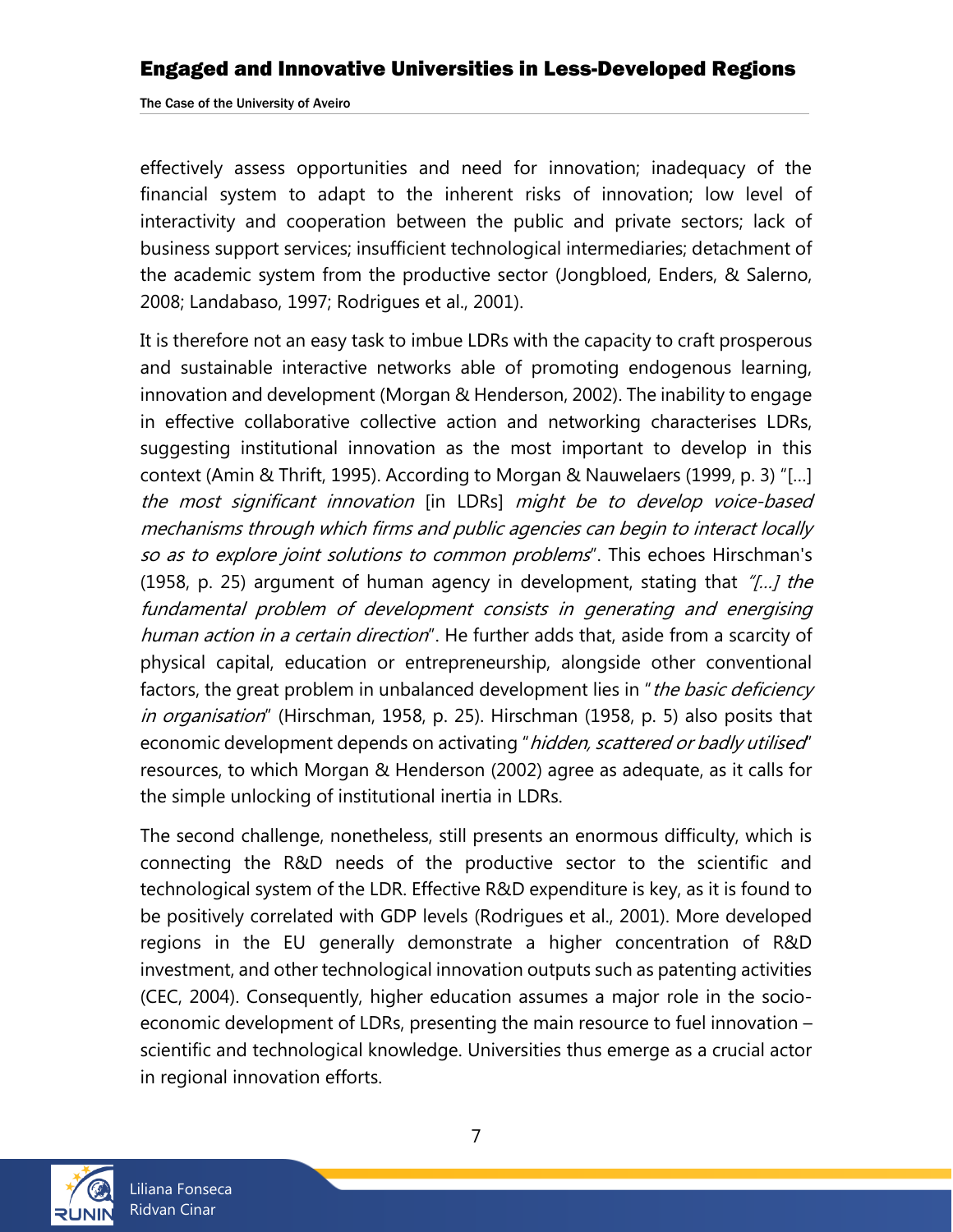### <span id="page-7-0"></span>The Pervasive Role of Universities

Universities can be vital players in the regeneration of lagging regions, not just having a 'stake' in their development trajectory (Healey, 1998), but potentially assuming a leading role in what is a weak institutional landscape. Indeed, universities, especially in LDRs, may have what Rodrigues (2001) describes as a 'pervasive role', assuming their regular missions of teaching and research, but also actively engaging with other institutional actors and mobilising innovation capacity in what denotes an incorporation of a third academic mission (Etzkowitz, 1990; Gunasekara, 2006). A regionally engaged university holds a definite influence over the interactive and collaborative innovation networks, identifying key agents in the system, exploring development resources and creating linkages and enabling collective action, all particularly relevant for LDRs (Rodrigues, 2001). Overall, universities have the potential to contribute towards the competitiveness of their regions, which is in itself a mutual beneficial and interdependent relationship (Goddard & Chatterton, 1999). The possibility of commitment of a university to its local economy will increase with the degree of growth and development of its surroundings (Goddard & Chatterton, 1999). However, as stated by Arbo & Benneworth (2007), the absorptive capacity of university's local partners, that is, their ability to successfully integrate and utilise investment or knowledge, is relatively smaller in LDRs, representing a limiting factor on the effective impacts to be had from the university's engagement.

On the other hand, an integration of a third mission of regional engagement presupposes organisational and managerial challenges for the university itself. This is particularly the case in a global higher education landscape, in which the quest for world class universities raises competitiveness dynamics and academics' behaviour accordingly (Deem, Mok, & Lucas, 2008). Within LDRs, the low demand for advanced technical and scientific knowledge and the lack of overall funding obtainable from regional engagement activities, diminishes the likelihood the region will be under focus (Rodrigues, 2001), particularly by technology-related fields (Arbo & Benneworth, 2007). Generally, LDRs "lack a supportive policy framework for the reinforcement of cooperative activities between academia and society" (Rodrigues, 2001, p. 253), which hinders a more effective relationship between university and society, and between public and private agents as well. Universities thus appear as playing the leading role of 'animateurs' in the region

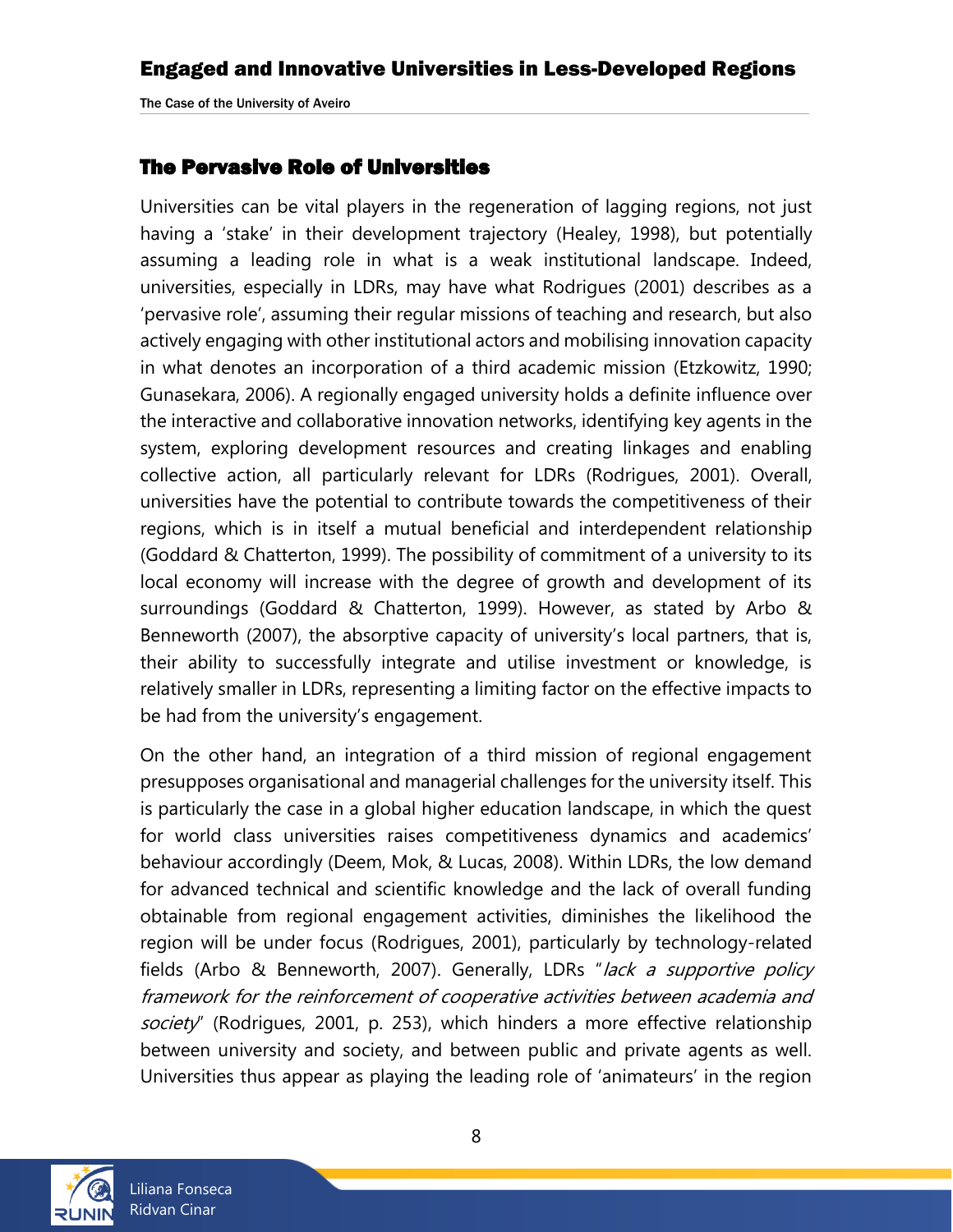The Case of the University of Aveiro

because the task of devising an adequate strategy to foster links and an innovation network is mostly left to them. According to (Rodrigues et al. (2001), universities in LFRs are taking on this role, developing policies and strategies to promote engagement with their communities, adapting their organisational structure and encouraging behavioural changes accordingly.

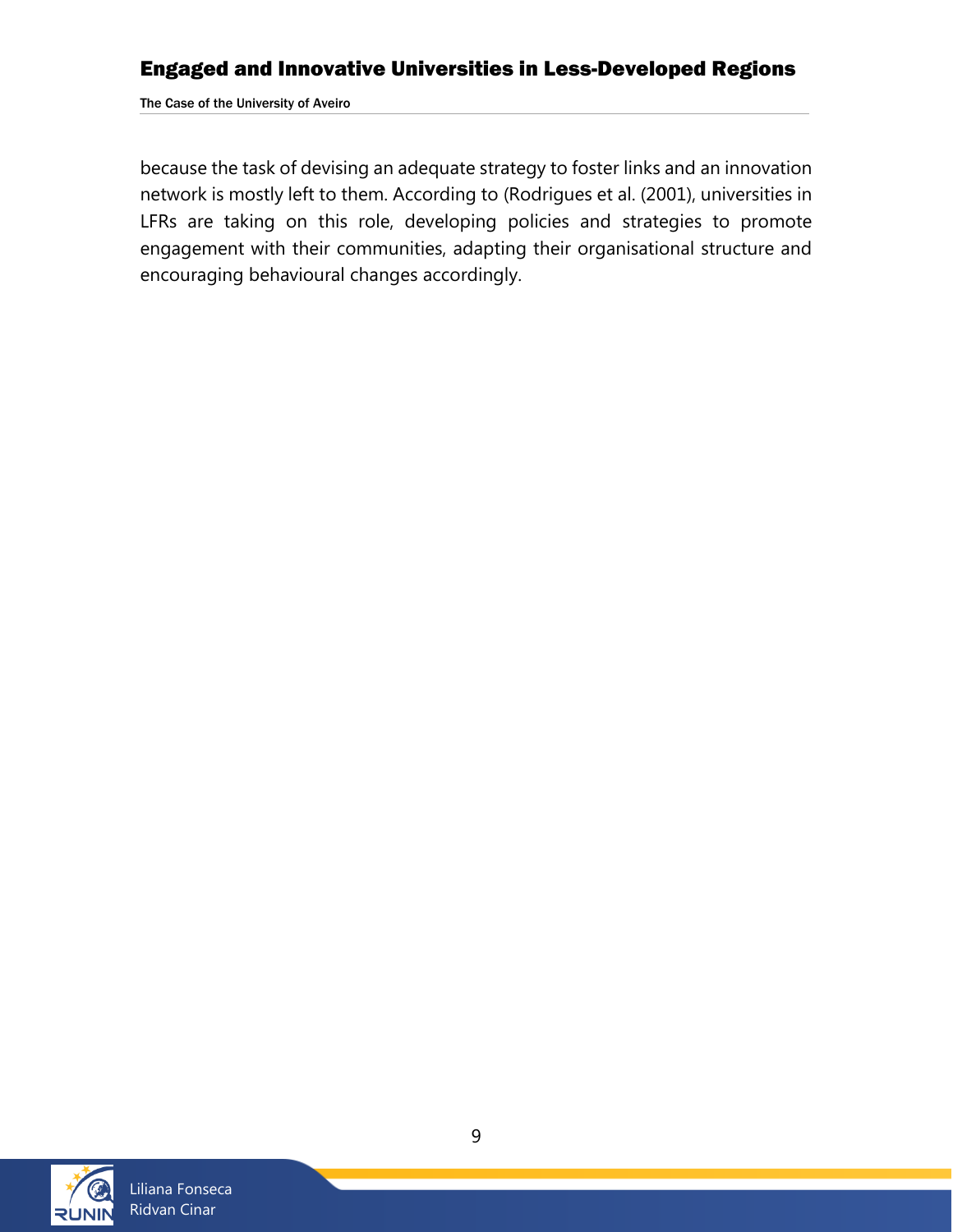## <span id="page-9-0"></span>The Case-Study – The University of Aveiro

Historically, Aveiro was a region overwhelmingly dependent on agriculture, forestry, clay extraction, fisheries and animal farming until the first half of the 1970s (Rodrigues & Teles, 2017). Two major actions, namely the establishment of UA and the Innovation Centre of Portugal Telecom have substantially changed its economic trajectory (Rodrigues & Teles, 2017). Since then, the economy and industrial sectors have been relatively diversified with new activities such as information and communication technologies (ICT), petroleum derivatives, advanced forestry, ceramics, chemicals, cork products, and tourism.

Located between the two major Portuguese metropolitan areas, UA has been placed in charge of a less-favoured, agro-industrial SME region in what is a highly bipolarized country. Because of this, since its creation in 1973, the university has been intrinsically tied to the development of the region, specializing in the scientific areas that would match its economic landscape. UA's history of collaboration with the region is therefore rich and diverse and consistently promoted by the university, with such initiatives following a near-experimental approach (Rodrigues et al., 2001). Both the university in general and its academic and non-academic staff have shaped UA's current regional engagement structures and mechanisms, which display a growing synergy between it and its surroundings.

Therefore, it is especially interesting to assess the university's regional engagement mechanisms in what is considered a less-developed region. This case-study addresses the typical constraints universities face in activating regional engagement mechanisms in a less developed region – weak institutional landscape with low levels of interaction between agents, lack of a supportive policy framework and differing motivational and organisational views within the  $university$  – and to explore how these have been or can be tackled. The research data is a combination of policy documents, reports assessing UA's regional role in the economic development of the region, and other key documents of the university. Additionally, seven semi-structured interviews were conducted, six with academics and one with a representative and policy-maker of the Intermunicipal Community of the Region of Aveiro. The website of the university was reviewed to complement the analysis, enabling the retrieval of detailed information on curricula and the mechanisms and structures through which the university engages.

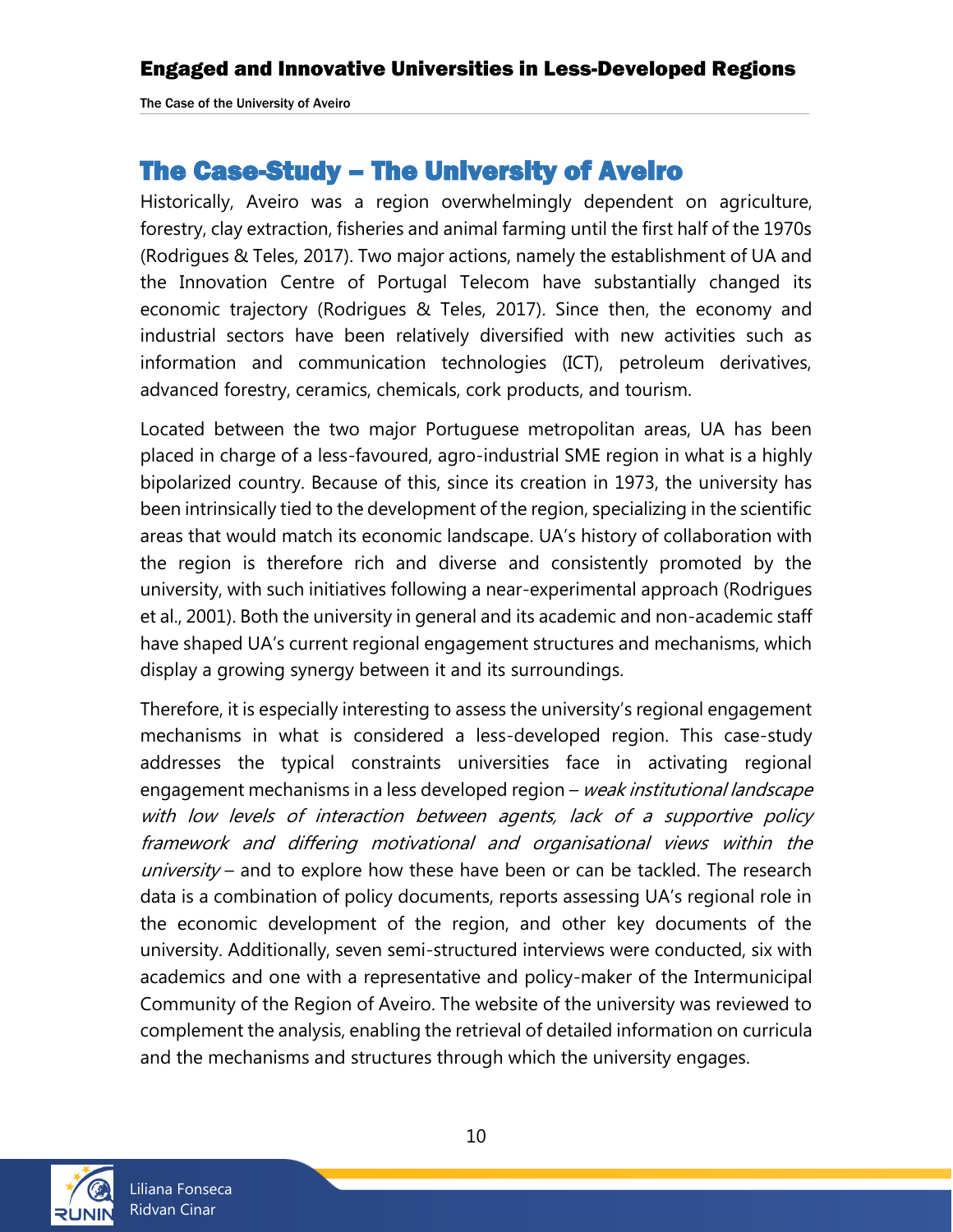The Case of the University of Aveiro

The qualitative analysis of the documents and transcribed interviews seeks to explore:

- a) what specific challenges in the less-favoured region are hindering UA's engagement in innovation activities;
- b) what are the regional economic development and innovation needs UA is trying to respond to;
- c) how can UA overcome the constraints typical of an LDR.

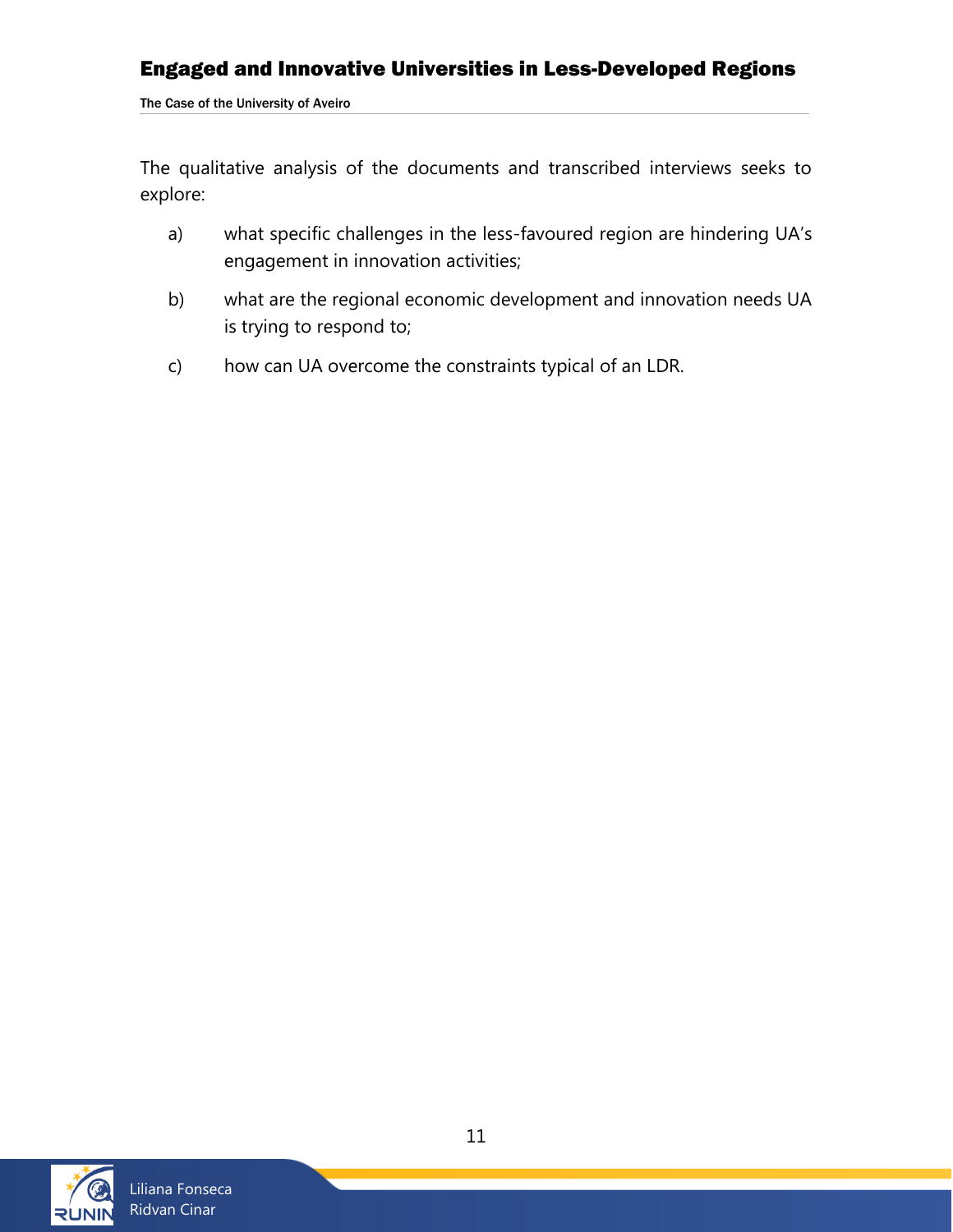## <span id="page-11-0"></span>**Findings**

A review of websites, policy and planning documents of the region (CIRA, 2014, n.d.) as well as reports of the university (UA, 2012, 2016) clearly sustains the claim that UA has been seeking to respond to local needs since its creation. As a coastal, river valley area, rich in minerals like clay, it is no surprise that it would first demand of its university more specialised, scientific knowledge in environment and marine sciences and in ceramics and materials. Other earlier departments of UA included also pedagogical training and electronics and telecommunications, influenced by the location of the Innovation Centre of Portugal Telecom in Aveiro. Currently, while its curriculum encompasses more varied disciplines, it is still very much defined by regional economic trends, with the paradigmatic examples being agrofood, industrial engineering and tourism. Due to the character of these specialisations and because of this sought-out synergy with the region, UA has not limited itself to an urban influence but has expanded its efforts throughout the rest of Centro, evidenced by its multiple polytechnics that are present outside of the city, and the multiple regional engagement projects it has participated in (CIRA, n.d.; UA, 2016).

Both the physical presence of UA in the territory as its tailored curricula are believed by interviewees to represent a distinguishing advantage of the university in acting upon the region. They believe UA acts not only as a central point of contact for other local agents, an intermediary between the public and private sector, but also as a symbol of progress and entrepreneurialism, with its multiple projects making its action recognisable in the territory. While limitations in the interaction with SMEs are referred to as by the academic interviewees, these are believed to profit from the university's presence, if not from its research, by integrating the many highly qualified workers that it trains and by utilizing its laboratories and other resources. Also, the commitment of the university in entrepreneurialism, materialized in the creation of a technology transfer office and an incubator on campus, has led to the emergence of multiple high-tech SMEs in the region, which inevitably absorb more of the university's available knowledge and resources.

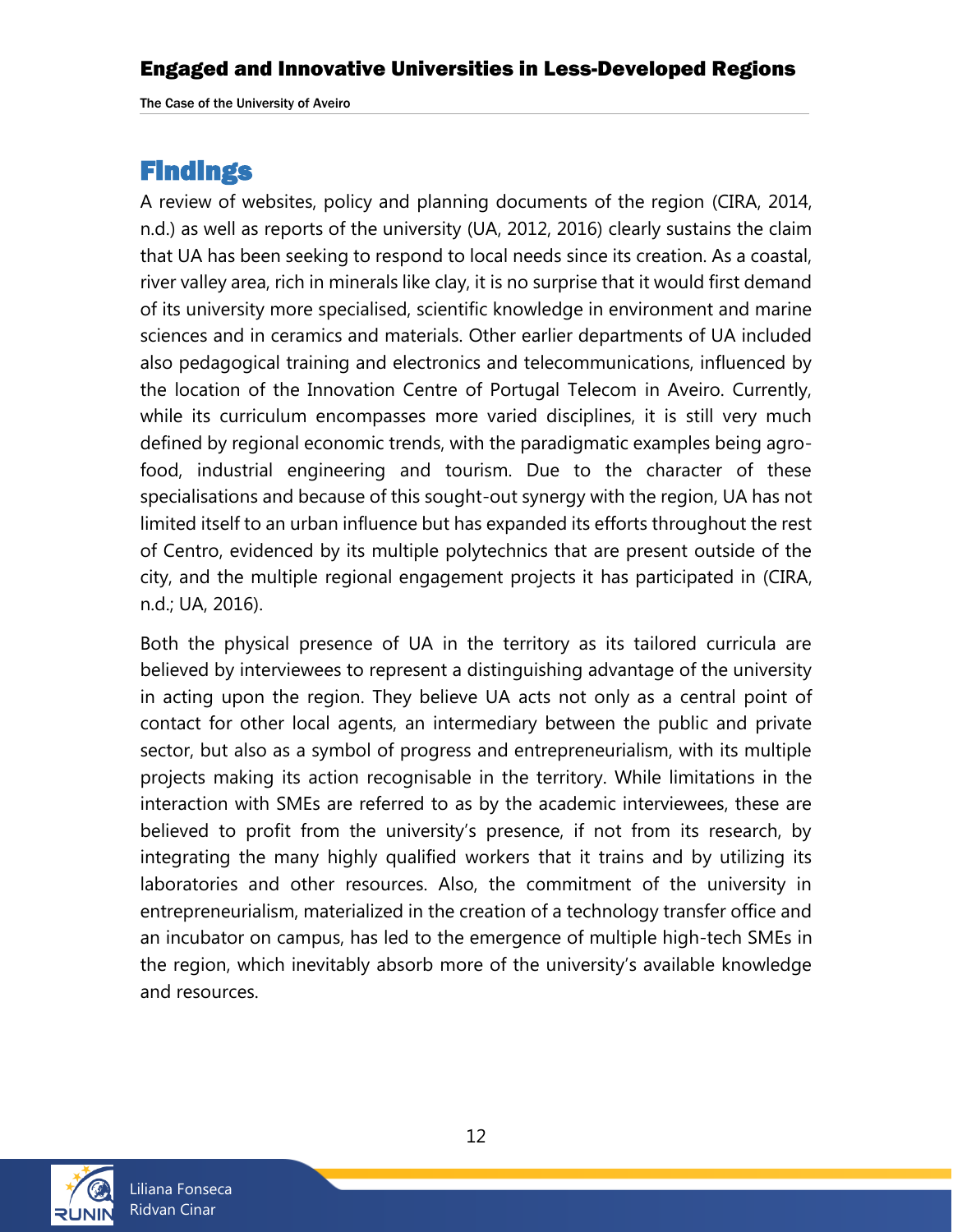In the realm of governance, especially since the formal creation of CIRA $^1$  in 2008, UA has been viewed as a central partner (CIRA, 2014), with both collaborating in innovation-related initiatives. Among these are included the Urban Network for Competitiveness and Innovation, a Triple Helix experiment based on Etzkowitz's model (Rodrigues & Melo, 2013), the Science and Innovation Park, and more recently the Smart Specialisation Strategy (S3) for the region of Aveiro. Within these joint projects, and as stated by the representative of CIRA and one of the heads of the departments, UA was seen, if not as playing a leading role, as at least the core partner, activating or intermediating relations between various institutional agents towards more effective collective action. Thus, if not completely solving this first challenge of a *weak institutional landscape* in the LDR, at least playing a major role towards its solution.

Concomitantly to the above-mentioned commitments, a stronger *policy* framework, both regional and internal to the university, was built-up in support of this collective network of action in innovation. The main aim was to effectively and smoothly link the regional economy to scientific and technological knowledge, so that an interactive process of information-exchange could emerge and make UA understand the productive sector better, and firms, e.g., become more resilient and innovative. An example on the regional level, emphasised by both in policy documents and interviewees' accounts, was that of the participation of the university in the design of the  $S3<sup>2</sup>$ . Given EU's guidelines, universities should actively engage in the process, namely in the Entrepreneurial Process of Discovery, to provide a better assessment of future development tendencies in the region. The network that emerged between CIRA, UA and the industry cemented a regional, collaborative action and the importance of R&D input, and was described as an opportunity for the university to directly contribute to the planning and policy sphere.

In regards to the *institutional and organisational management and policies* of the university, several mechanisms and channels were created to promote and monitor technology and knowledge-transfer activities, as well as other forms of



l

 $1$  Acronym for the Intermunicipal Community of the Region of Aveiro.

<sup>2</sup> For more information on the co-design of the S3 in the region of Aveiro, please refer to Rodrigues & Melo (2013).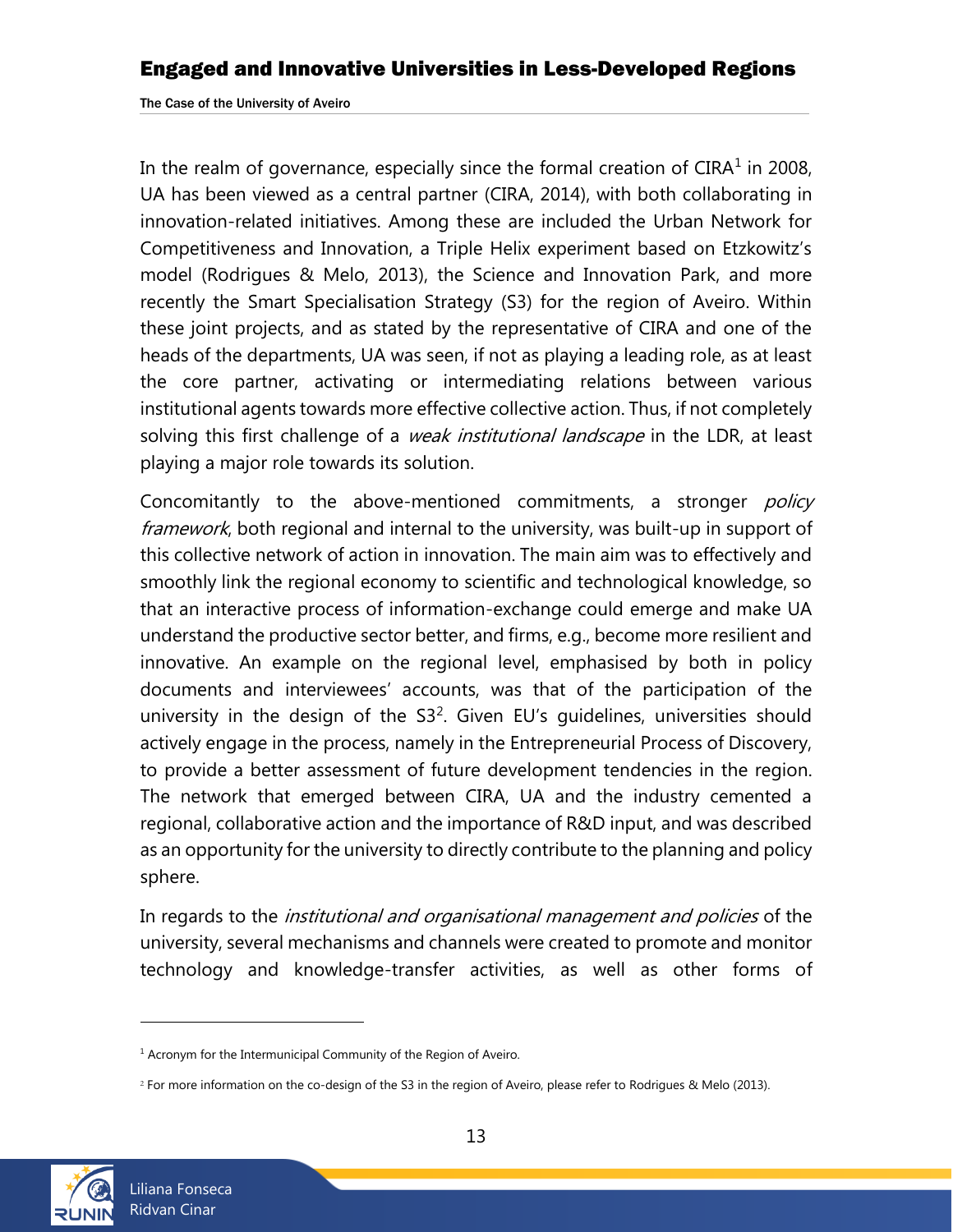entrepreneurialism and regional engagement. In 1998 the role of Vice-Rector of University-Society linkages was created, meaning a definitive institutionalisation of the third academic mission within UA, but a recognition within the action plan developed that not all members of staff may want to be involved in such activities (Rodrigues et al., 2001). More recently, the position of Pro-Rector for Cooperation and Regional Development was also established, functioning as a privileged contact point between governmental bodies in the region and the UA.

Other formal channels created include the Business Incubator of UA (IEUA), dating back to 1996 and UATEC, UA's technology-transfer office, created in 2006. Both of them function as typical incubation offices that allow for the conversion of knowledge and ideas into economic value, providing support and workshops to both entrepreneurs, established companies and connecting them with investors. IEUA collaborates with other regional entrepreneurial organisations, namely IERA (Business Incubator of the Region of Aveiro) and RIERC (Network of Business Incubators of the Centro Region). UATEC is relatively smaller in comparison and focuses more on intellectual property issues and in creating links between the university and firms.

Despite the growing efforts made by UA in establishing a formal strategy in matters of regional engagement, interviews indicated that "such a strategy does not exist". Goal-setting, a crucial mechanism for promoting growth and the effective implementation of strategies, is referred to as non-existent in regards to regional engagement. The accounts of the academic staff suggest there is a lack of a unified approach, explained by universities being 'loosely coupled' institutions with a multitude of actors, each with their own degree of autonomy and *modus operandi*. A recurrently mentioned example is the evaluation for academic career progression. Interviewees recognised the importance of UA's recent decision to include in the assessment a regional engagement dimension, alongside teaching and research, showing a commitment to its entrepreneurial and place-based mission. In practical terms, however, interviewees consensually agreed that factoring this third dimension in the evaluation was detrimental to the overall score of academics. This because the allocation of time and productivity into three categories effectively diminishes the general performance percentage, meaning they would not be able to achieve an 'excellent' in either one. The staff acknowledges the system of evaluation is, in a way, experimental, allowing

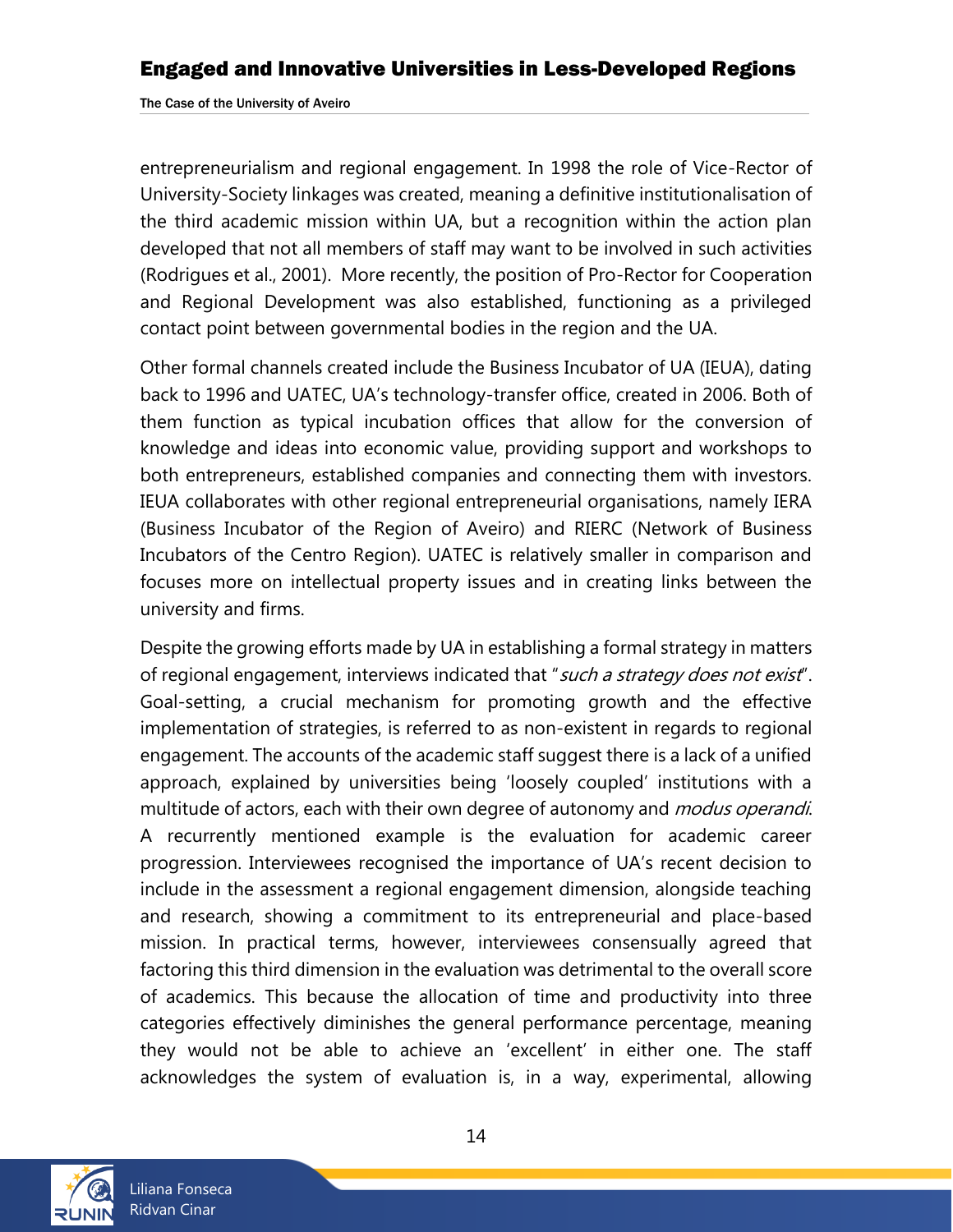The Case of the University of Aveiro

progressive revisions. But while this does not occur, they are forced to omit recording their involvement in regional engagement activities in the evaluation, over hindering the assessment of their mandatory commitment to teaching and research.

This is especially aggravated by the fact local involvement in LDRs and international recognition still sometimes divide academics' attention rather than being complementary. Equally influential is the fact that the profit (if any) obtained from such activities is, in its majority, sifted through the university's main administration offices, with little reaching the involved departments and academics. It is therefore no surprise that interviewees recognise individual beliefs and values as the main motivating factors for partaking in regional engagement activities. The statements indicate that, even though there is no great financial or career progression benefit in engaging, there is a sense of accomplishment in contributing towards the advancement of the society around them.

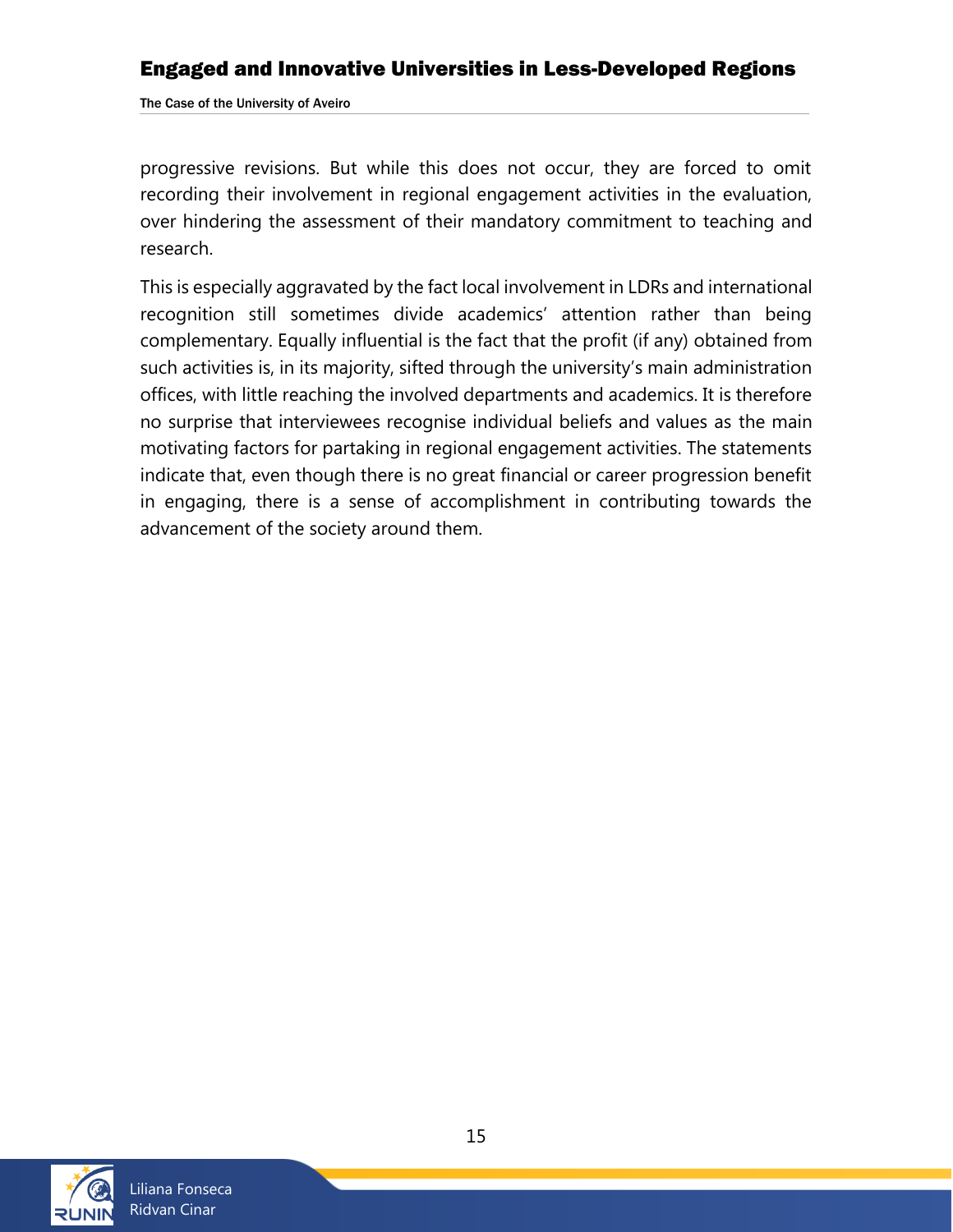## <span id="page-15-0"></span>Conclusions

The present paper has sought to shed light on the typical constraints universities face in activating regional engagement mechanisms in a less developed region and to explore how these have been and can be tackled. An overview of the literature has shown that innovation is a complex, multifaceted issue that is not easily stimulated in any territory, much less in an LDR that must still build the structures needed to support it. Two of the common challenges LDRs face in this quest are promoting a high-level of interaction between economic and institutional agents; and nurturing locally-based R&D activities. Not simple tasks to undertake, the region may benefit from the presence and commitment of an institutional actor widely believed in the innovation literature to promote socio-economic development – a university. Able to nurture endogenous R&D activities and collaborative, collective action between both the public and the private sector, universities have the potential to assume a leading role in the development of lagging regions. However, they face certain common limitations: a weak institutional landscape with low levels of interaction between agents; a lack of a supportive policy framework; and, challenges in adapting their institutional and organisational approaches when integrating the third academic mission.

According to the findings extracted from an analysis of policy documents, interviews and other official statements, it was possible to conclude that UA and the region of Aveiro benefit from a special connection, as since the university has sought from its creation to closely respond to the needs of the society surrounding it. Consequently, given the early push for the implantation of the university in the region and the circumstances of its birth, the connection between UA and the region was inherently strong. Links were quickly formed with local industry and the productive sector and collaboration was made frequent and consistent with regional governmental bodies. So, in collaborative, institutional terms, UA did not meet much resistance in its 'pervasive role' in regional engagement. The main needs of the region it has tried to respond to were not just in terms of scientific and technological knowledge or in training of highly qualified workers, was in terms of the establishment and promotion of this network of innovation.

Nonetheless, while external constraints are balanced among several actors, internal ones are more difficult to manage. UA has created several mechanisms and channels in order to sustain a more effective university-society link and to promote

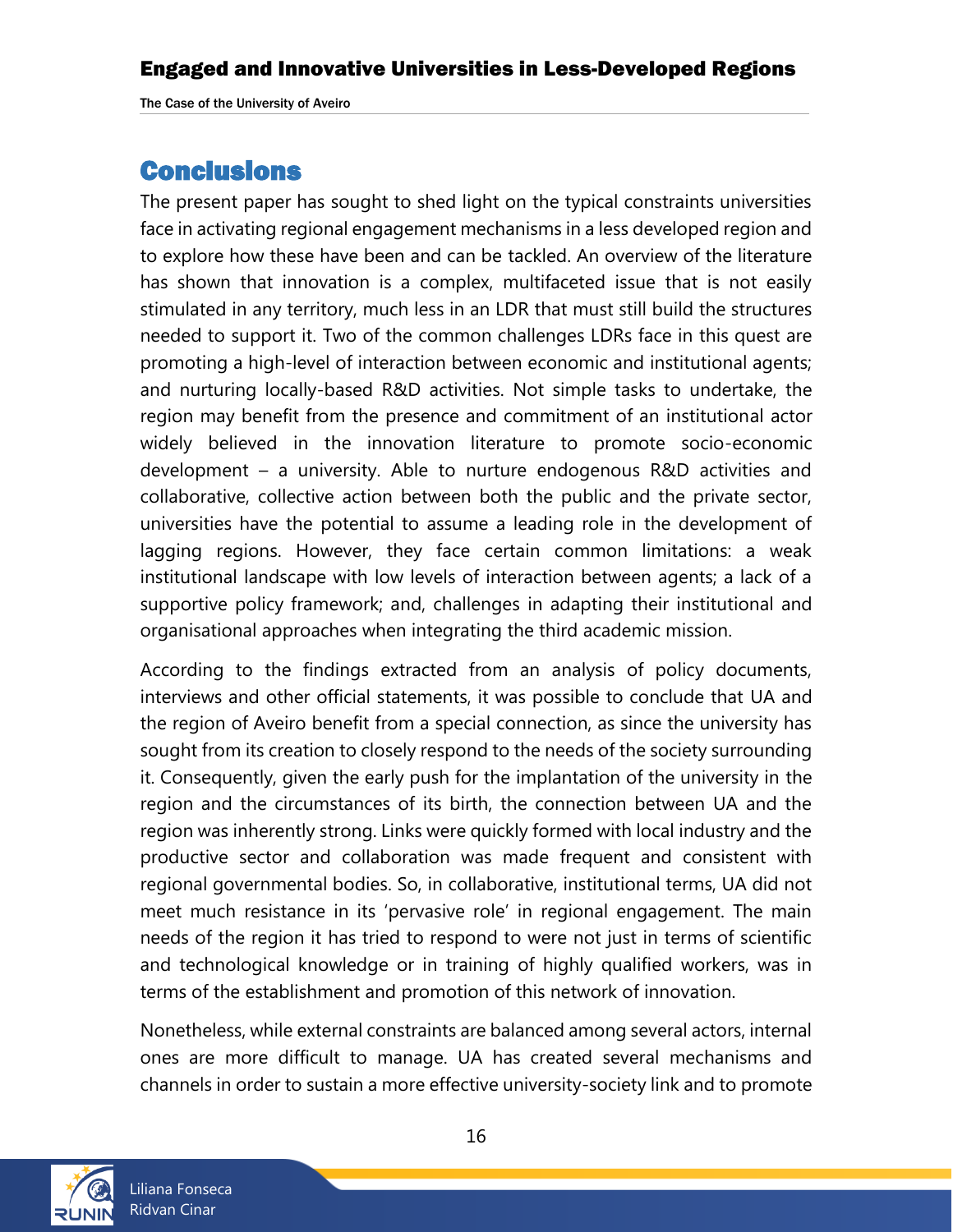and monitor technology and knowledge-transfer activities, as well as other forms of entrepreneurialism and regional engagement. Even though these have permitted the institutionalisation of the third academic mission more generally, it has not succeeded making this participation recurrent by individuals. A lack of overall strategy and goal-setting regarding regional engagement, and the inability to effectually incorporate it in academic evaluation for career progression, means that tensions arise with how the staff chooses to spend its time considering the pressure involved. The questions of financial gains and local engagement/international recognition, while important factors to take into account in LDRs, are here more a matter of internal organisation of the university and individual motivation.

In a world where universities have been undergoing several changes to respond to external pressures, both literature and interview findings indicate that mechanisms and indicators of regional engagement efforts have not yet adapted to the trends. An indicator based on commercialisation and technology transfer output does not suffice. There is an urgent need for indicators that take into account social concerns shown by academics and universities, as well as collaborative and collective action for stimulating innovation. This suggests there are ways academics exercise their third mission without generating any financial revenue, but instead other equally valuable outcomes. Nevertheless, above all, there is an absolute need to reach a consensus on what the third mission means, as there are diverse opinions between academics and within disciplinary fields, and then design and implement policies accordingly.

Finally, in consideration of the topic here presented, it is possible to conclude that, even though LDRs may present a challenging environment for the presence of a university, the opportunities presented are of great value. The possibility of the university developing closer relationships with local actors and between them, not always available in a more advanced, highly technological urban setting, is of crucial importance when considering the highly interactive process that is innovation. And it is through this gradual process that the appropriate structures can be built-up to create a self-sustaining innovation system.

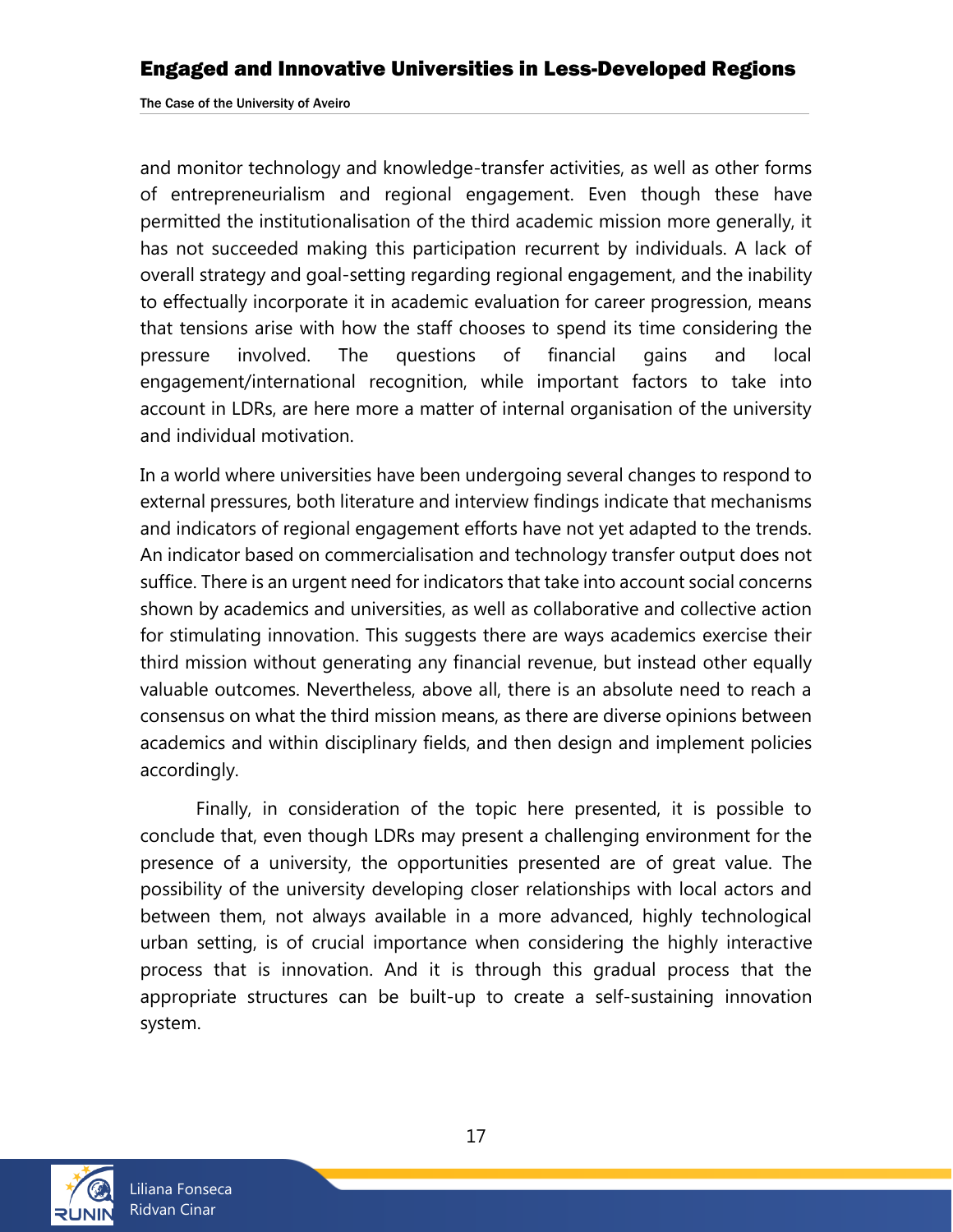The Case of the University of Aveiro

## <span id="page-17-0"></span>**Bibliography**

Amin, A., & Thrift, N. (Eds.). (1995). *Globalization, Institutions, and Regional Development* in Europe. Oxford, New York: Oxford University Press.

Arbo, P., & Benneworth, P. (2007). Understanding the Regional Contribution of Higher Education Institutions (OECD Education Working Papers No. 9). Paris. https://doi.org/10.1787/161208155312

Barca, F. (2009). Agenda for a Reformed Cohesion Policy. European Communities. Retrieved **from** 

http://www.dps.mef.gov.it/documentazione/comunicati/2010/report\_barca\_v0306.pdf

CEC. (2004). A new partnership for cohesion: convergence, competitiveness, cooperation : third report on economic and social cohesion. Luxembourg: Office for Official Publications of the European Communities.

CIRA. (2014). Estratégia de Desenvolvimento Territorial da Região de Aveiro 2014-2020. Aveiro: CIRA.

CIRA. (n.d.). List of Projects. Retrieved 7 June 2017, from http://www.regiaodeaveiro.pt/PageGen.aspx?WMCM\_PaginaId=29880

Cooke, P., Gomez Uranga, M., & Etxebarria, G. (1997). Regional innovation systems: Institutional and organisational dimensions. Research Policy, 26(4-5), 475-491.

Deem, R., Mok, K. H., & Lucas, L. (2008). Transforming Higher Education in Whose Image? Exploring the Concept of the 'World-Class' University in Europe and Asia. *Higher Education* Policy, 21(1), 83–97. https://doi.org/10.1057/palgrave.hep.8300179

Edquist, C. (Ed.). (1997). Systems of innovation: technologies, institutions, and organizations. London ; Washington: Pinter.

Etzkowitz, H. (1990). The Second Academic Revolution: The Role of the Research University in Economic Development. In S. E. Cozzens, P. Healey, A. Rip, & J. Ziman (Eds.), The Research System in Transition (pp. 109–124). Dordrecht: Springer Netherlands. https://doi.org/10.1007/978-94-009-2091-0\_9

Etzkowitz, H., & Leydesdorff, L. (1995). The Triple Helix–University-industry-government relations: A laboratory for knowledge based economic development. *EASST Review, 14*(1), 14–19.

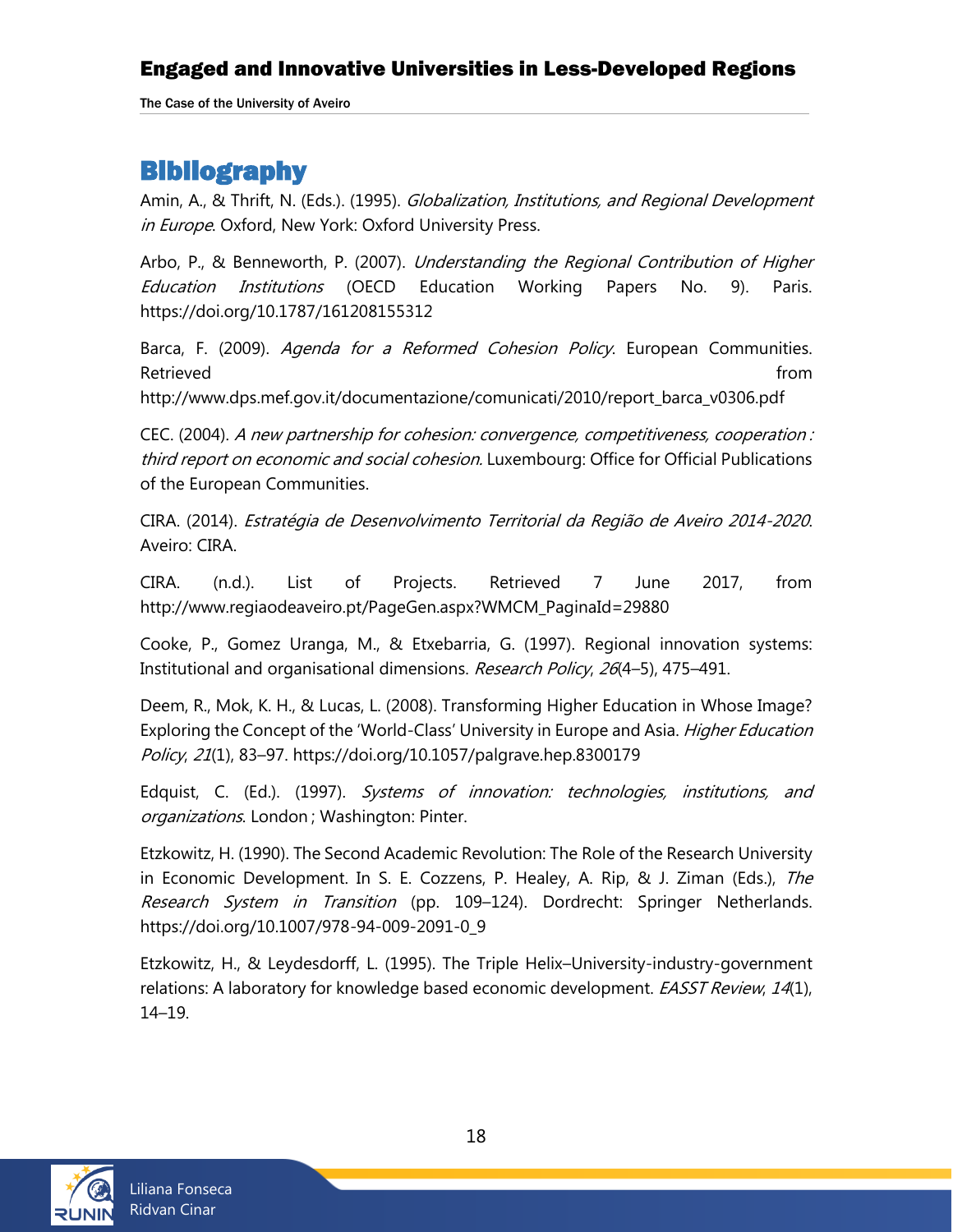The Case of the University of Aveiro

Etzkowitz, H., & Leydesdorff, L. (2000). The dynamics of innovation: from National Systems and 'Mode 2' to a Triple Helix of university–industry–government relations. Research Policy, 29(2), 109–123. https://doi.org/10.1016/S0048-7333(99)00055-4

Feldman, M. P. (1994). The Geography of Innovation. Netherlands: Springer. Retrieved from http://www.springer.com/us/book/9780792326984

Goddard, J. B., & Chatterton, P. (1999). Regional Development Agencies and the knowledge economy: harnessing the potential of universities. *Environment and Planning* C: Government and Policy, 17(6), 685–699.

Gunasekara, C. (2006). Reframing the role of universities in the development of regional innovation systems. The Journal of Technology Transfer, 31(1), 101-113.

Healey, P. (1998). Building Institutional Capacity through Collaborative Approaches to Urban Planning. *Environment and Planning A*,  $30(9)$ , 1531-1546. https://doi.org/10.1068/a301531

Hirschman, A. O. (1958). The Strategy of Economic Development. New Haven: Yale University Press.

Jongbloed, B., Enders, J., & Salerno, C. (2008). Higher education and its communities: Interconnections, interdependencies and a research agenda. *Higher Education*, 56(3), 303– 324. https://doi.org/10.1007/s10734-008-9128-2

Landabaso, M. (1997). The promotion of innovation in regional policy: Proposals for a regional innovation strategy. *Entrepreneurship & Regional Development*, 9(1), 1-24. https://doi.org/10.1080/08985629700000001

Morgan, K. (1996). Learning by interacting: inter-firm networks and enterprise support. In Local Systems of Small Firms and Job Creation. Paris: OECD.

Morgan, K., & Henderson, D. (2002). Regions as Laboratories: the Rise of Regional Experimentalism in Europe. In M. S. Gertler & D. A. Wolfe (Eds.), Innovation and Social Learning: Institutional Adaptation in an Era of Technological Change (pp. 204–226). London: Palgrave Macmillan UK. https://doi.org/10.1057/9781403907301\_10

Morgan, K., & Nauwelaers, C. (1999). A Regional Perspective on Innovation: From Theory to Strategy. In Kevin Morgan & C. Nauwelaers (Eds.), Regional innovation strategies: the challenge for less-favoured regions. London: Routledge.

Oughton, C., Landabaso, M., & Morgan, K. (2002). The regional innovation paradox: innovation policy and industrial policy. The Journal of Technology Transfer, 27(1), 97–110.